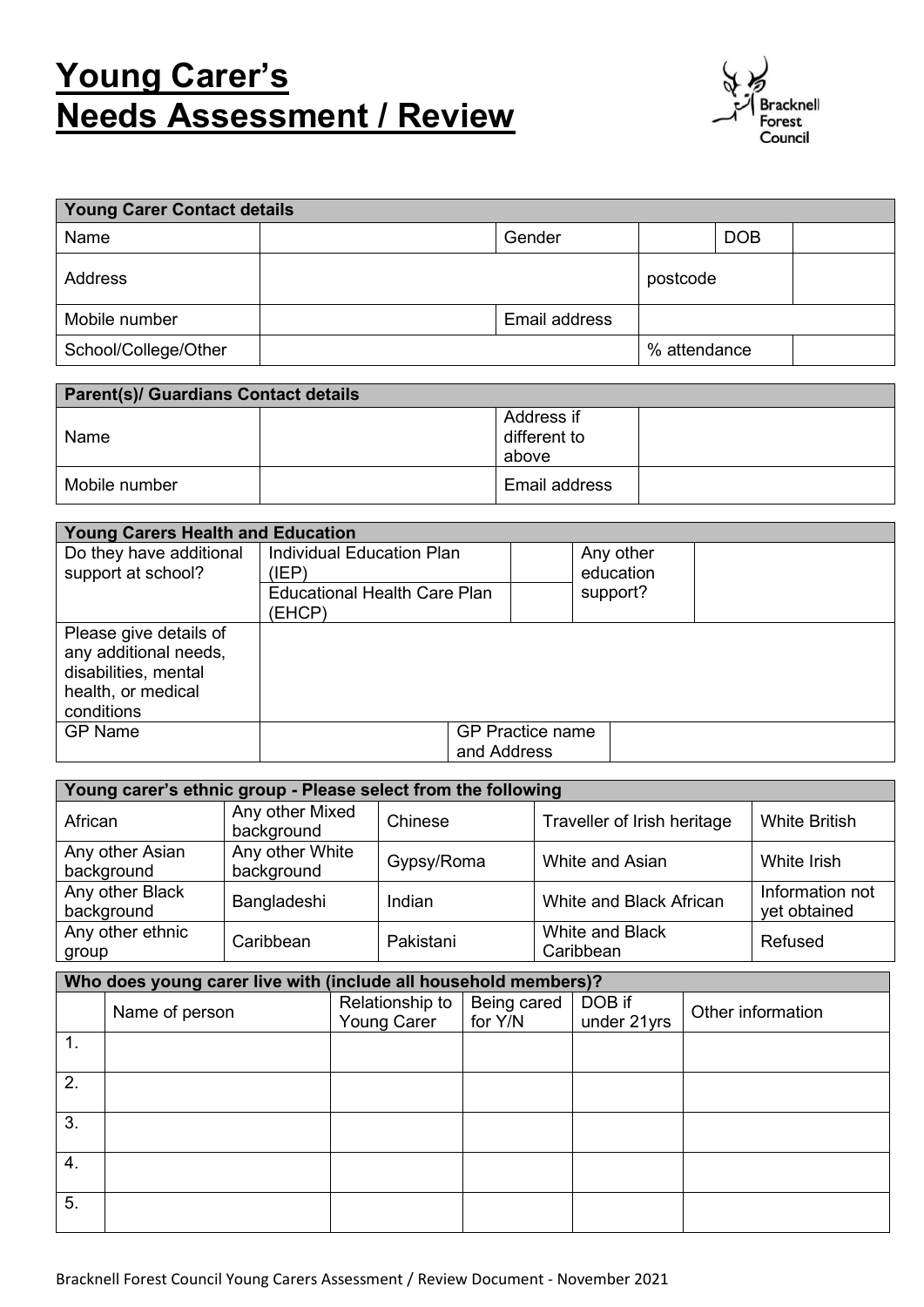| About the person(s) being cared for:        |                                                                                                          |                                                  |  |  |
|---------------------------------------------|----------------------------------------------------------------------------------------------------------|--------------------------------------------------|--|--|
| Name(s) of who the young carer cares<br>for | Formal diagnosis or Nature of illness/disability/<br>mental health condition/ substance misuse/<br>other | Is the Young<br>Carer the main<br>or sole carer? |  |  |
| Cared for 1                                 |                                                                                                          |                                                  |  |  |
| Cared for 2                                 |                                                                                                          |                                                  |  |  |
| Cared for 3                                 |                                                                                                          |                                                  |  |  |

#### **Description of the needs (i.e., physical, practical, emotional, parenting siblings) of the person(s) being cared for (indicate if these require daily, weekly, fortnightly, monthly support)**  Cared for 1

Cared for 2

Cared for 3

## **How does the young carer provide care for these needs?**

Cared for 1

Cared for 2

Cared for 3

**Do any of the young carers caring tasks include bathing, toileting, strenuous physical tasks, family budgeting, administering medication, or personal care?** Please give exact details. e.g., "helping with toileting" – please specify if this is prompting to use the toilet or hands on personal care

**How does the caring role affect the young person e.g. school/college attendance and studies, social life, friendships, and leisure?** 

**What would the impact on the family if the young carer stopped providing care?**

**What family strengths/protective factors/challenges need to be considered as part of this assessment?** e.g housing, employment, or financial situation. Other support networks available to the family either within the wider family and/or community.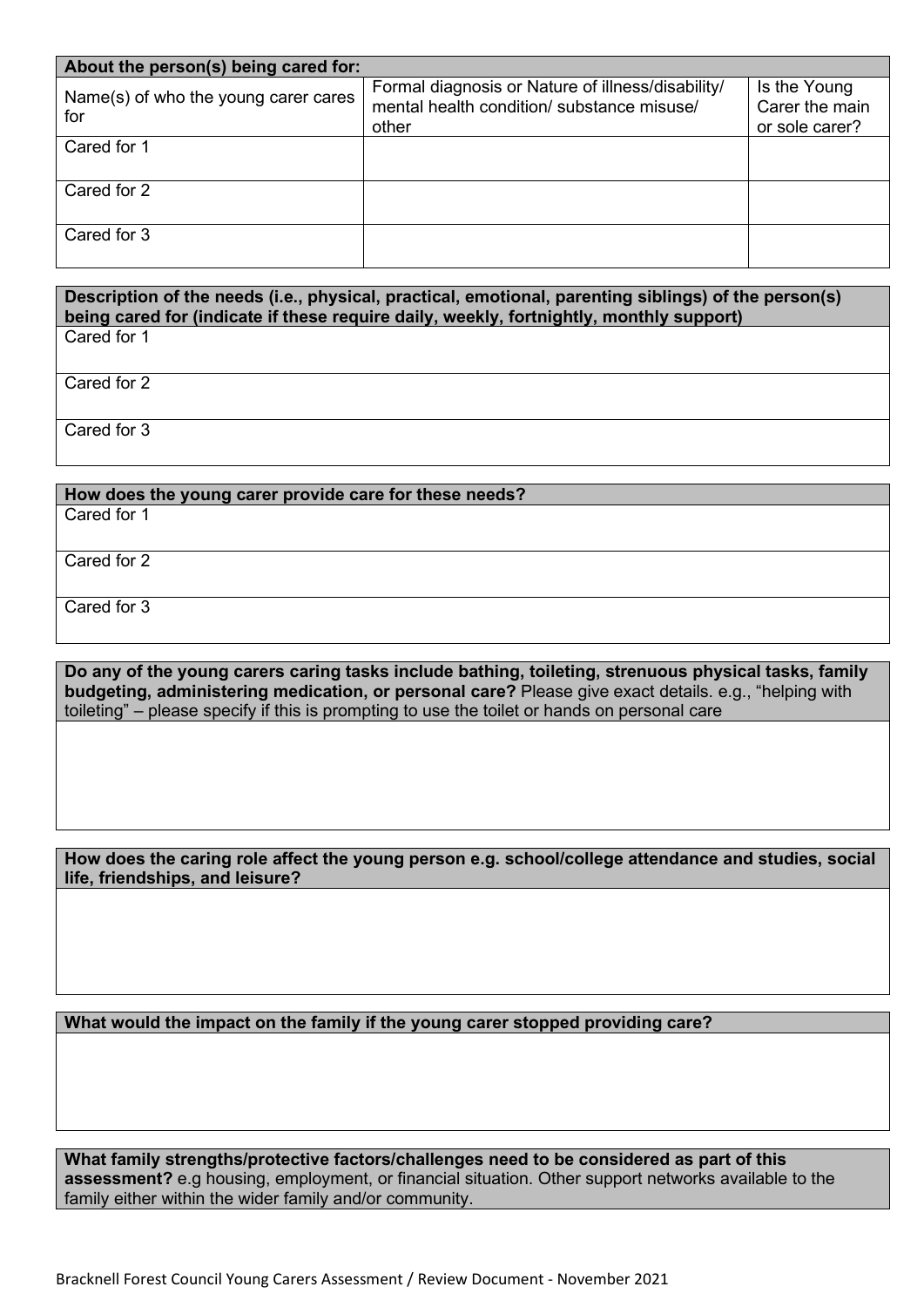**What actions/services have you put in place to support this young carer/family?**

**Where does the young carer go for help and support e.g. is there a significant adult outside of the family home/support group/youth provision?**

### **What are the young carer's interests and aspirations, are these impacted or limited by their caring responsibilities?**

**What is working well?**

- **for the young carer e.g. What makes you happy, what are you proud of?**
- **the household and whole family e.g., how well do you feel the family is working together?**

**Is the young carer worried about anything, if so, what are those worries?** 

**What other services/agencies are involved with the (i) young carer and/or (ii) other family members?** Example: Child in need plan, Early Help, Community Mental Health Team, District Nurse, Adult Social Care, Child Protection Plan, CAMHS, School Nurse, Health Visitor, Any other Voluntary organisation

| <b>Practitioner</b> | <b>Contact details</b> | Which family member<br>is receiving support |
|---------------------|------------------------|---------------------------------------------|
|                     |                        |                                             |
|                     |                        |                                             |